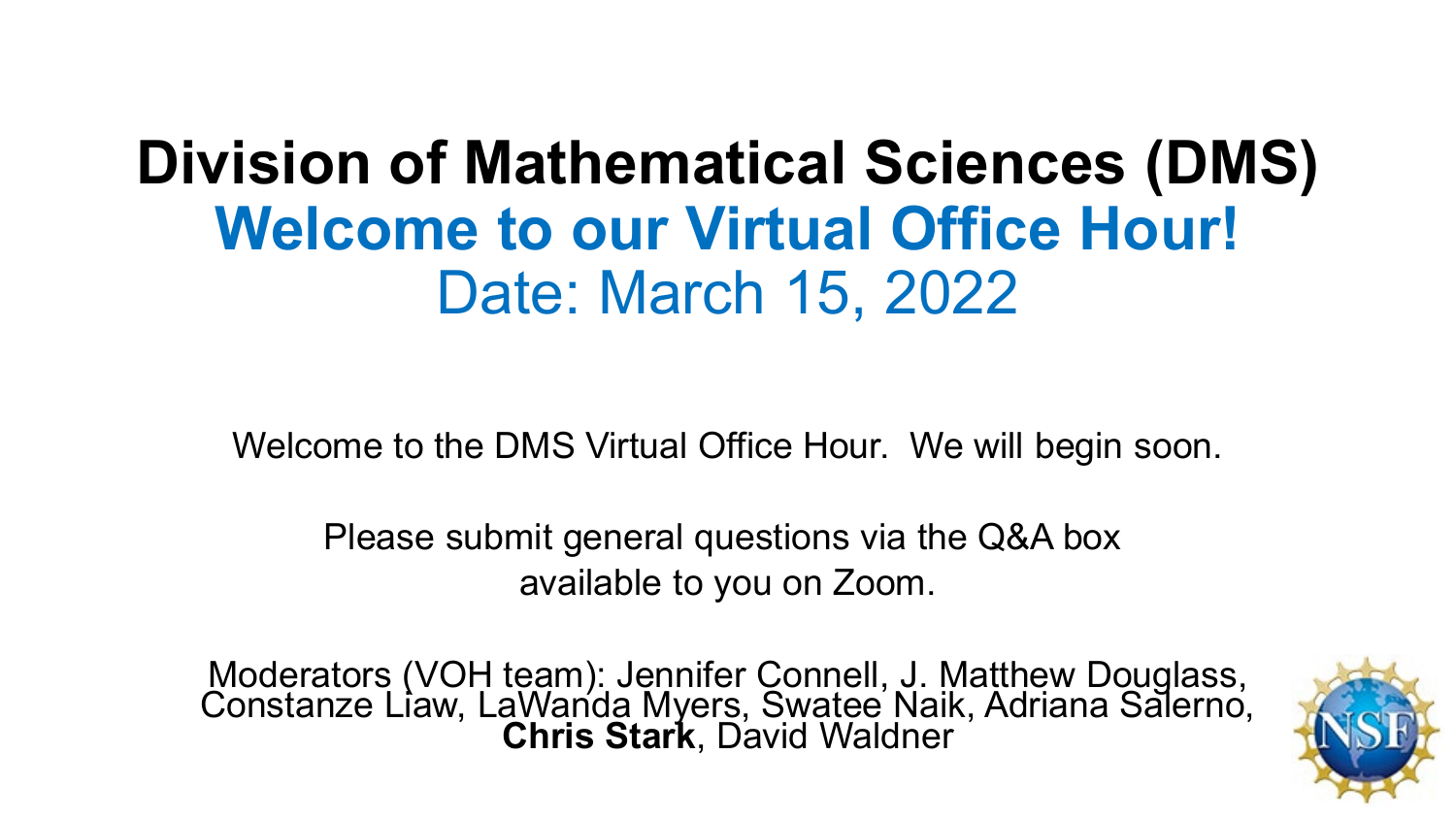# **Division of Mathematical Sciences (DMS) Opportunities and upcoming deadlines**

- DMS funding opportunities <https://www.nsf.gov/funding/programs.jsp?org=DMS>
- Upcoming full proposal deadlines [https://www.nsf.gov/funding/pgm\\_list.jsp?ord=date&org=NSF&sel\\_org=DMS&status=1](https://www.nsf.gov/funding/pgm_list.jsp?ord=date&org=NSF&sel_org=DMS&status=1)
	- [NSF-CBMS Regional Research Conferences in the Mathematical Sciences](https://beta.nsf.gov/funding/opportunities/nsf-cbms-regional-research-conferences-mathematical-sciences): 4/29
	- [Algorithms for Modern Power Systems \(AMPS\) 5](https://beta.nsf.gov/funding/opportunities/algorithms-modern-power-systems-amps)/11
	- [Pathways to Enable Open-Source Ecosystems \(POSE\)](https://beta.nsf.gov/funding/opportunities/pathways-enable-open-source-ecosystems-pose) 5/12
	- [Research Training Groups in the Mathematical Sciences \(RTG\)](https://beta.nsf.gov/funding/opportunities/research-training-groups-mathematical-sciences-rtg): 6/7
	- NSF-Simons Collaboration on a National Institute for Theory and Mathematics in Biology (NITMB) 7/18

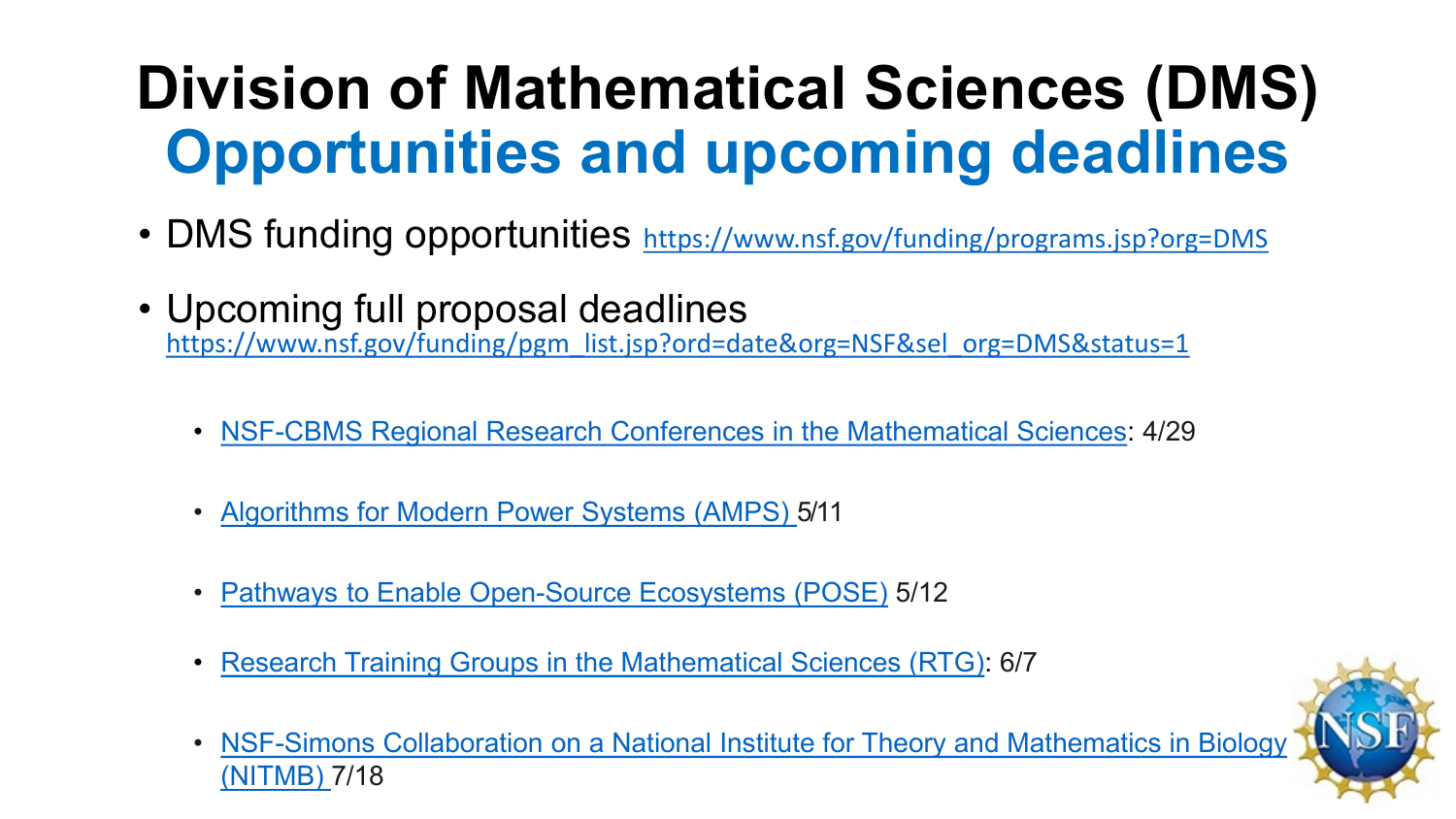# **Division of Mathematical Sciences (DMS) Today's Agenda**

Program Directors present (and topics discussed) include

- David Manderscheid (Division Director; General Update)
- Joanna Kania-Bartoszynska (Research Training Groups)
- Chris Stark (Conference Proposal and Reporting Documents)
- Live answering of some questions from the Q&A box (on topics above)

#### **Subscribe to DMSNEWS:**

Send email to [listserv@listserv.nsf.gov](mailto:listserv@listserv.nsf.gov) In the body of the message, put the following command: subscribe dmsnews [your name]

#### **Suggest a topic for future VOH:**

Send email to [dms-voh@nsf.gov](mailto:dms-voh@nsf.gov)

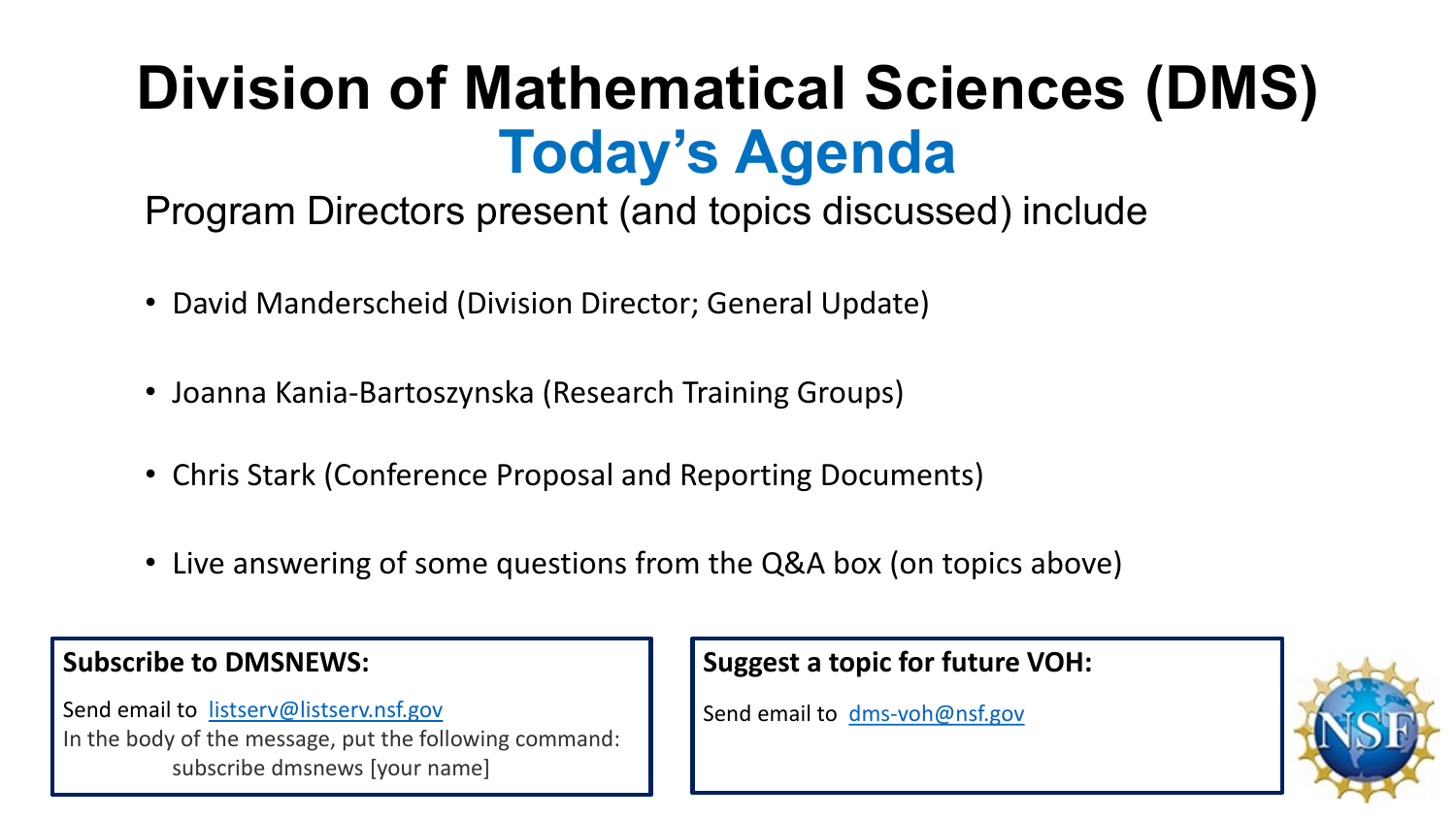# **Division of Mathematical Sciences (DMS) Introducing David Manderscheid**

- BS, Michigan State, and PhD, Yale, with Roger Howe
- Representation Theory of p-adic Groups, Theta Correspondences, Langlands Program
- Over 10M in funding as PI, or co-PI: NSF, NSA, DoEd, including PI on a VIGRE award
- Inaugural Fellow of the AMS and Fellow of AAAS

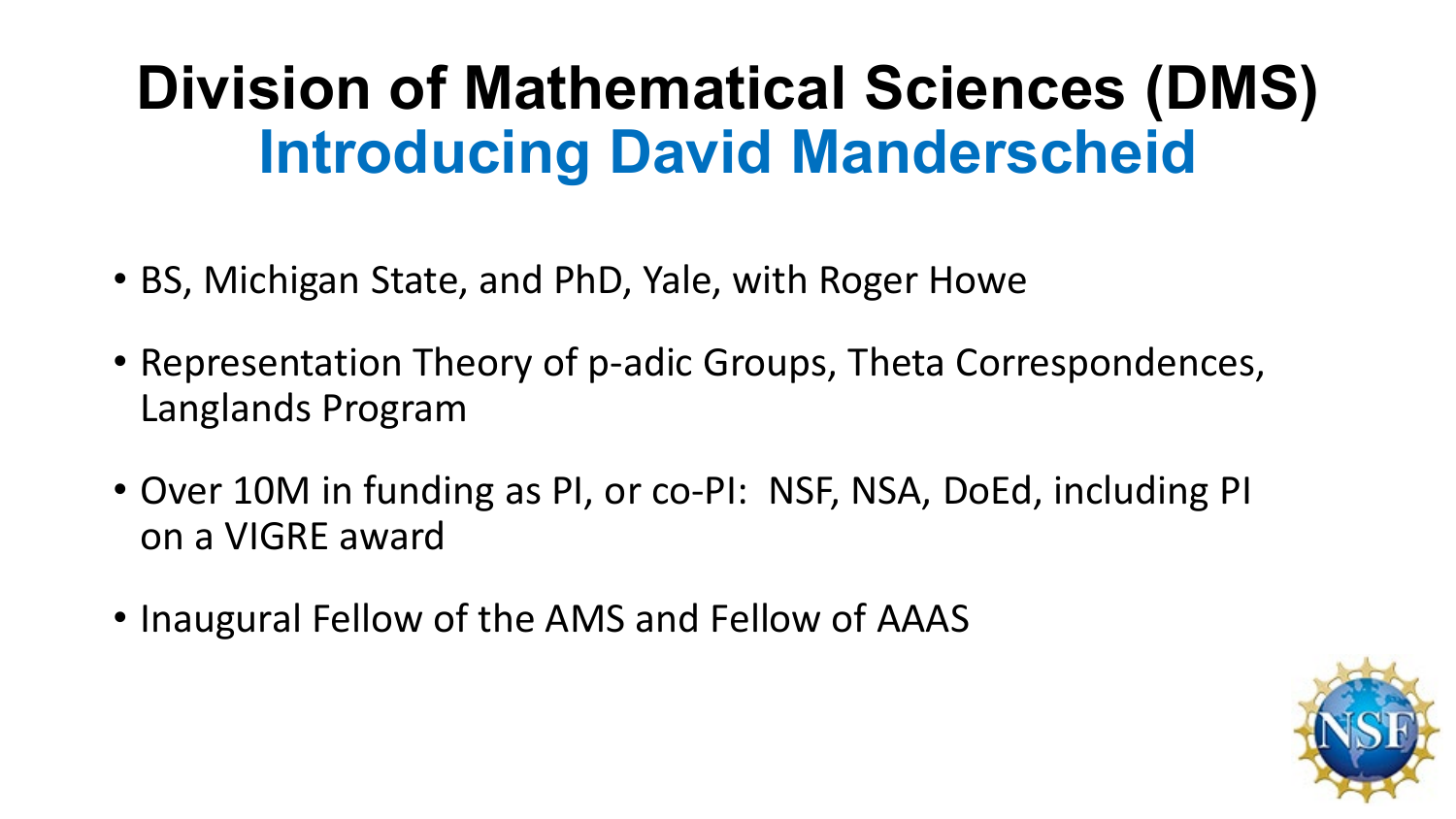# **Administrative Experience**

- Chair, Iowa
- Dean of Arts and Sciences, Nebraska
- Executive Dean of Arts and Sciences, Ohio State
- Provost, Tennessee
- Committee of Visitors, DMS

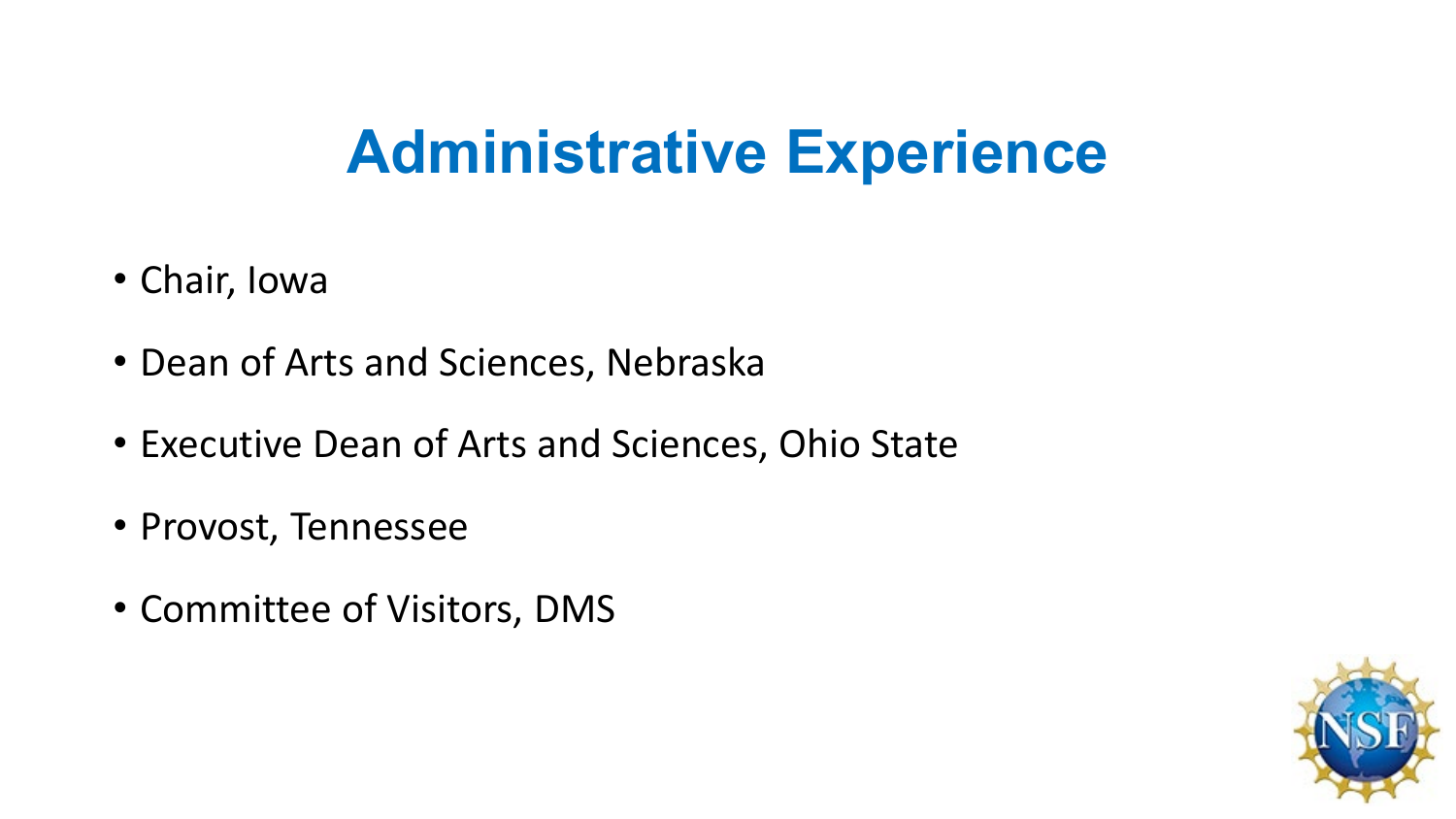## **Themes at DMS**

- Strengthening the research enterprise
- The missing millions
- Working across boundaries

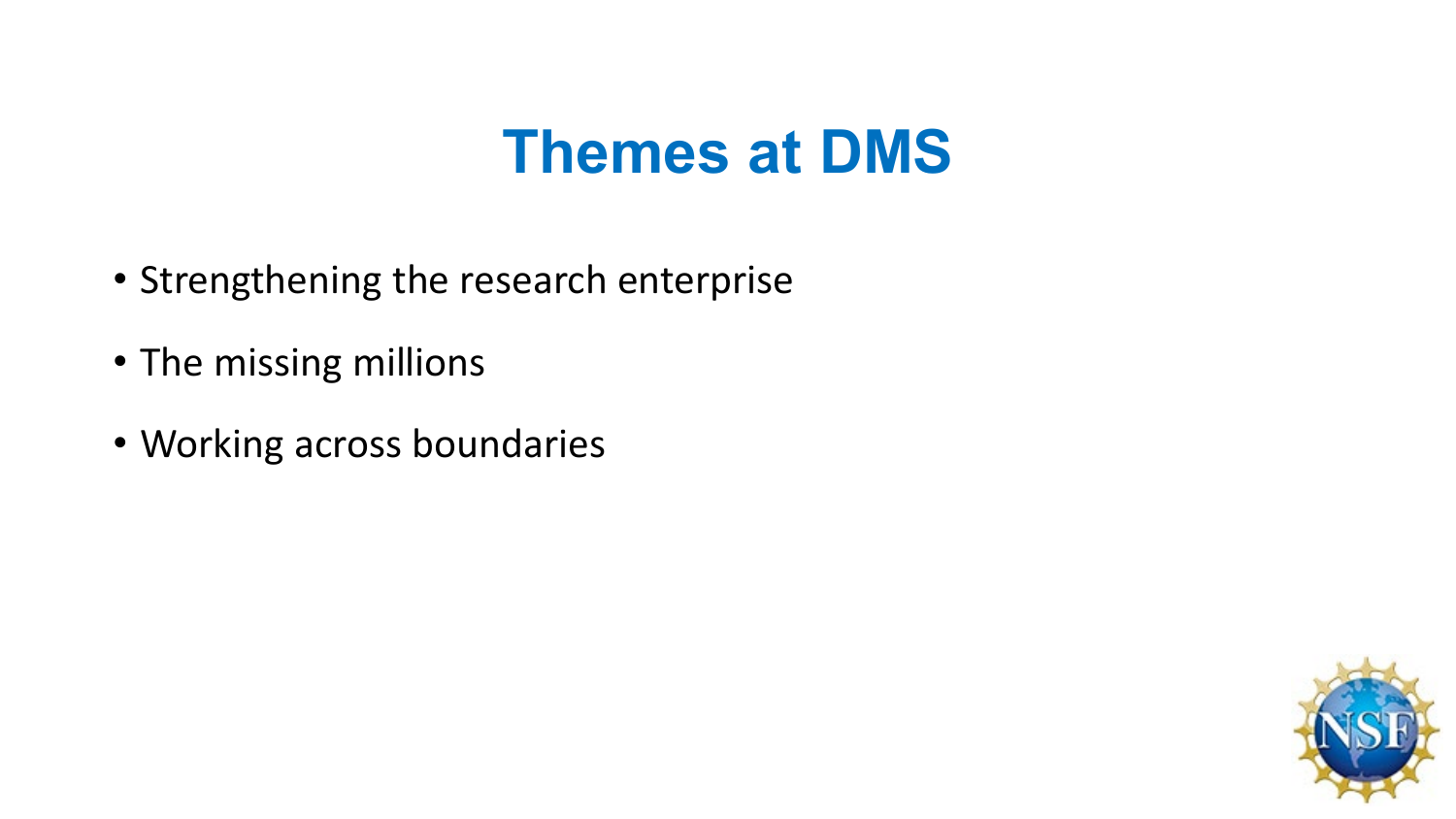### **Research Training Groups in the Mathematical Sciences (RTG)**

• **Website (contains link to current solicitation NSF 20-608):** [https://www.nsf.gov/funding/pgm\\_summ.jsp?pims\\_id=5732](https://www.nsf.gov/funding/pgm_summ.jsp?pims_id=5732)

#### • **Solicitation updates include:**

- Graduate students: professional training including teaching **or** industry **or** lab.
- Post-doc Ph.D. year requirement is relaxed.
- Clarifies that all PAPPG requirements hold.

#### • **Program Officers for DMS:**

Joanna Kania-Bartoszynska [\(jkaniaba@nsf.gov\)](mailto:jkaniaba@nsf.gov) Eun Heui Kim [\(eukim@nsf.gov](mailto:eukim@nsf.gov)) Constanze Liaw [\(cliaw@nsf.gov\)](mailto:cliaw@nsf.gov) Andrew D. Pollington ([adpollin@nsf.gov\)](mailto:adpollin@nsf.gov)

• **Submission Deadline:** June 7, 2022 (NSF 20-608) First Tuesday in June, annually thereafter

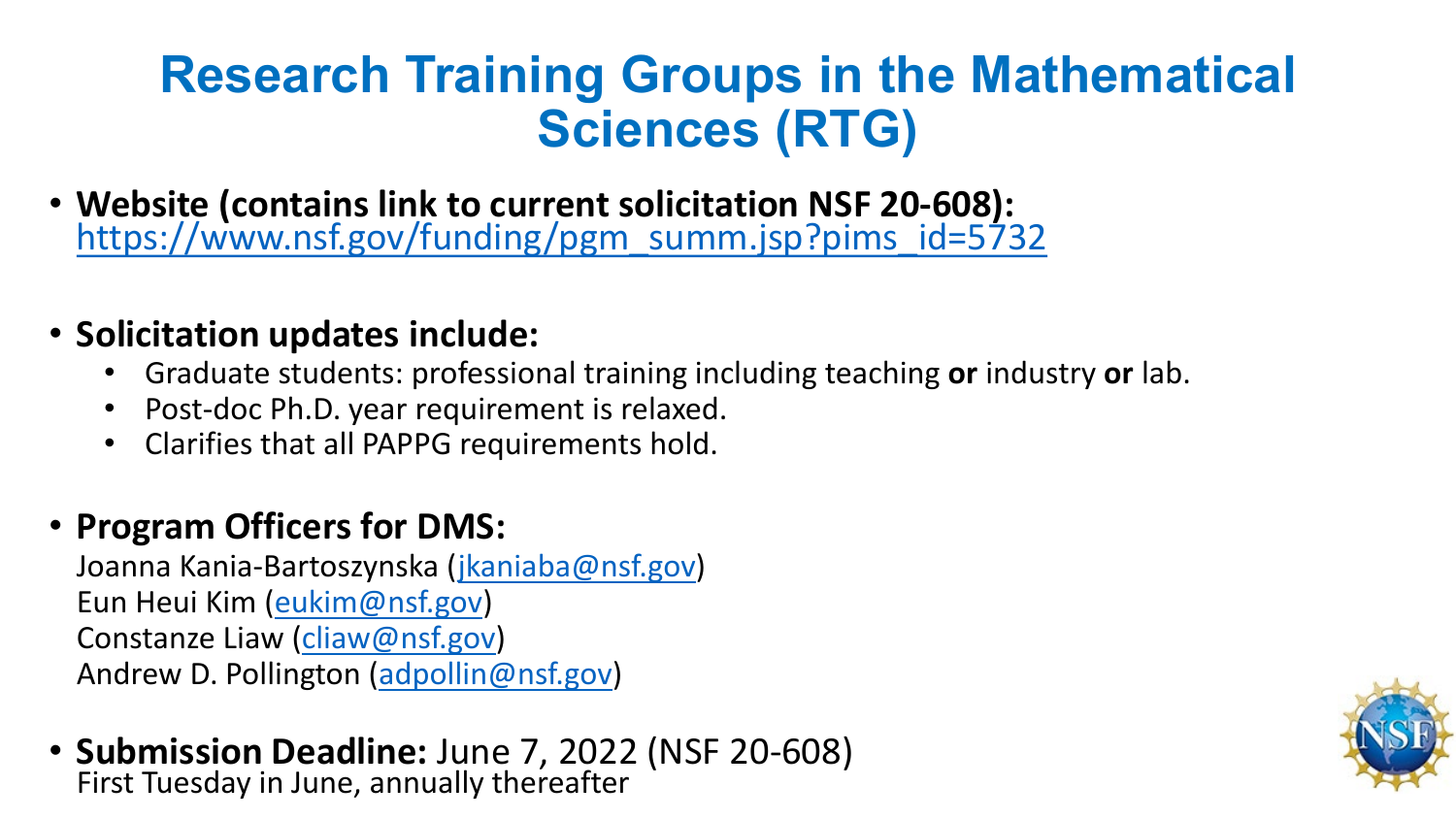### **NSF-RTG: Overview**

**Program goal:** Increase the number of well-prepared U.S. citizens, nationals, and permanent residents who pursue careers in the mathematical sciences, be they in academia, government, or industry.

### **Program highlights:**

- Three to five-year awards, up to \$500K/year.
- Limited faculty salary. No citizenship/permanent resident requirement for PIs.
- Travel, conference, consultant support.
- **Vertical integration:** undergraduate research, graduate traineeships, 3-yr post-doc positions. Funded trainees have citizenship/permanent resident requirements.
- Integration of research, education, professional development.
- Recruitment and retention, assessment.
- Post-RTG sustainability plan.

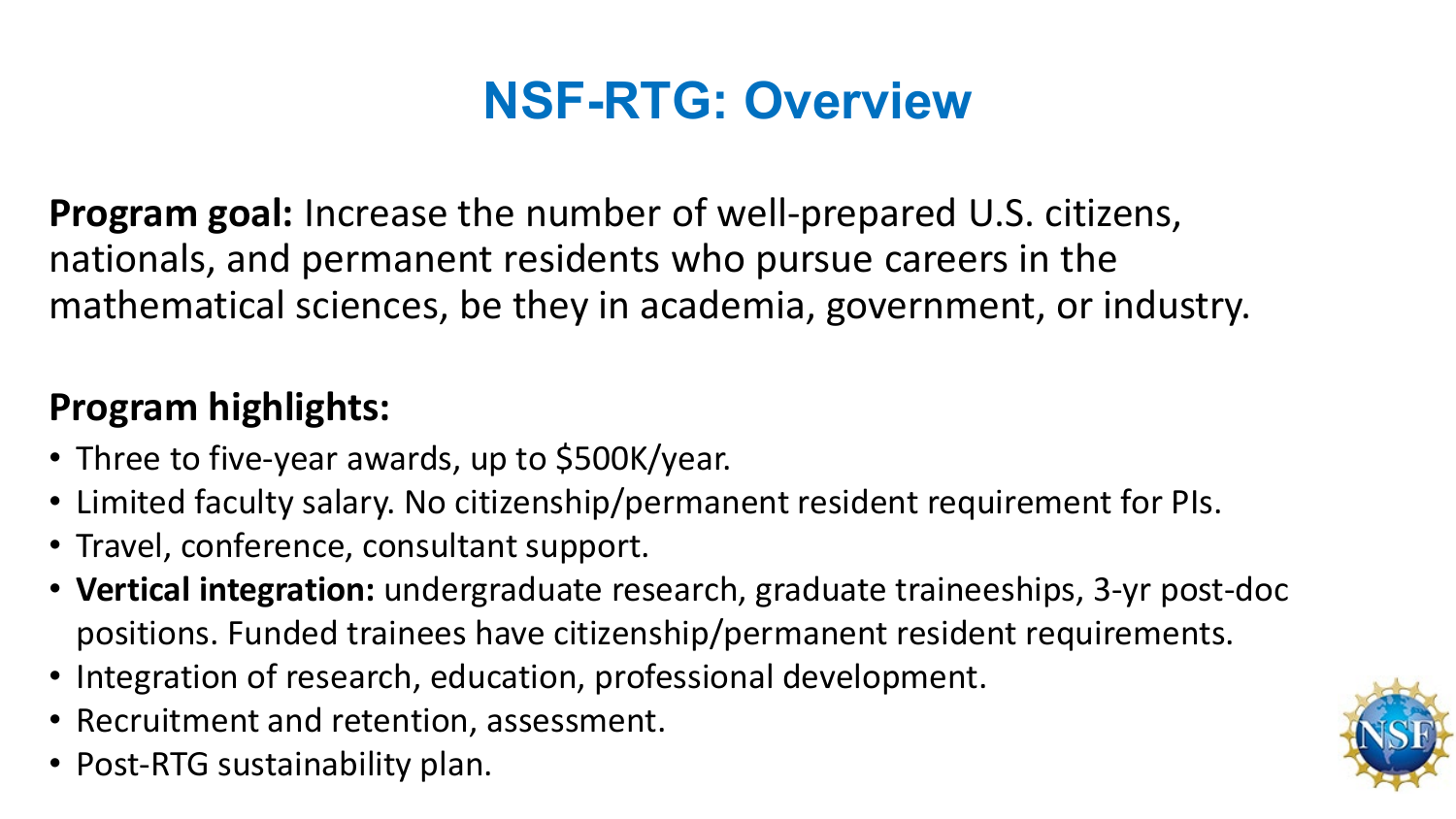### **NSF-RTG: FAQ**

- 1. Are RTG proposals reviewed by a panel? Who are the typical panelists?
- 2. What do reviewers look for in terms of "vertical integration"?
- 3. What are the expectations for the proposal, e.g., regarding assessment?
- 4. Can an institution with a master's (but no Ph.D.) program apply?

5. Are collaborative RTG proposals encouraged? How about collaborations between institutions with different focus (e.g., top research, PUI, HBCU, minority serving)?

6. Should a proposal include letters of collaboration if external people/organizations will be involved?

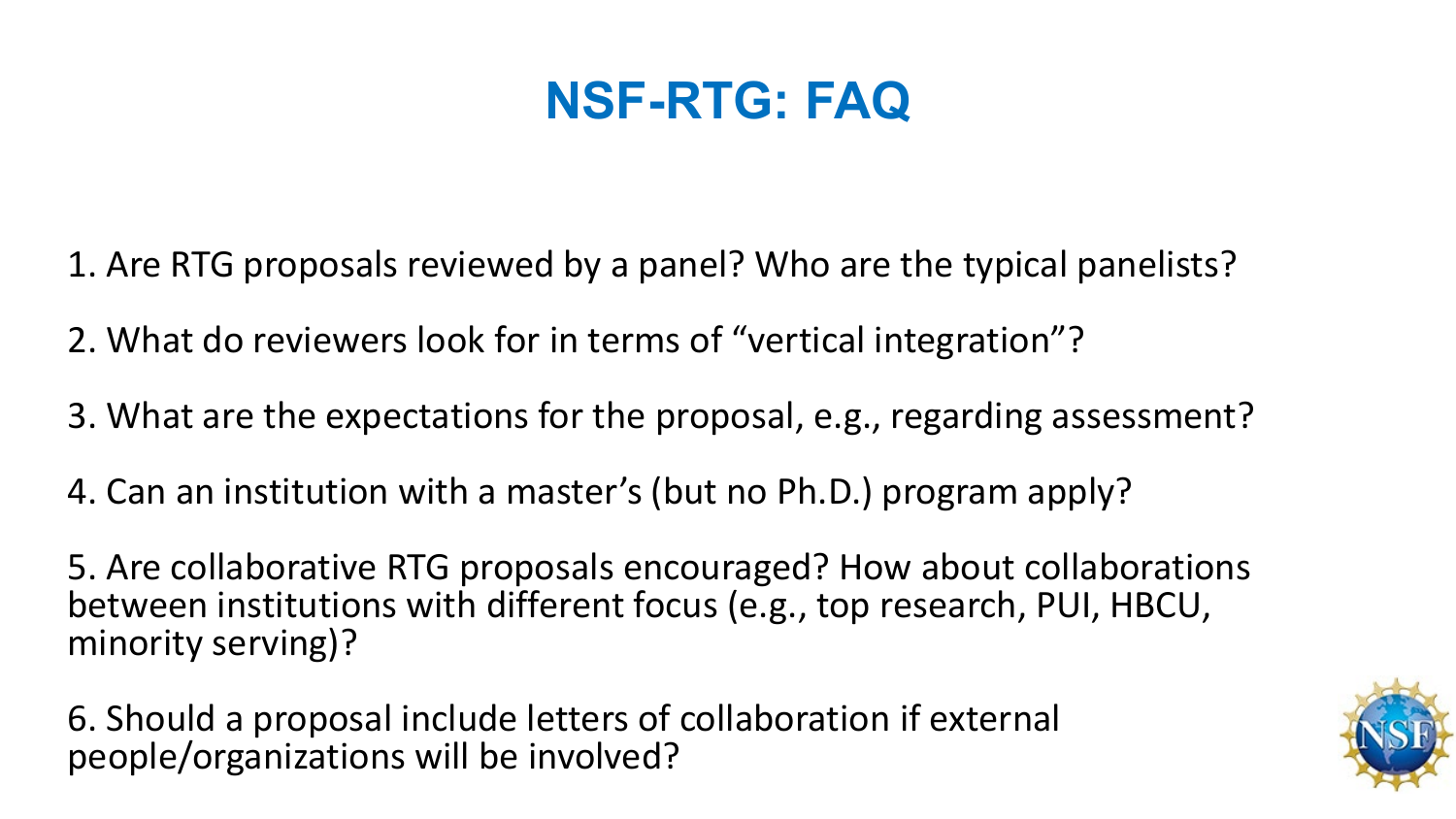### **Overview of NSF Documents on Conference Proposals and Reporting**

- Conference proposals to DMS are submitted to individual programs, which announce their own due dates. See the [DMS home page.](https://www.nsf.gov/div/index.jsp?div=dms)
- The DMS solicitation is *Conferences and Workshops in the Mathematical Sciences*, [NSF 21-541](https://www.nsf.gov/pubs/2021/nsf21541/nsf21541.htm). Write to the bullets here if you are drafting a proposal. This is revised periodically.
- The *Proposal & Award Policies & Procedures Guide* (PAPPG, currently [NSF 22-1](https://www.nsf.gov/publications/pub_summ.jsp?ods_key=nsf22001&org=NSF)) has NSF-wide requirements for conference proposals. This is revised annually and may include items too recent for the DMS conference solicitation.
- Conference awards are subject to distinctive requirements: see *Administration of NSF Conference or Group Travel Award Grant Conditions* (FL 26). This is revised [almost annually and you should consult the NSF page on Special Conditions for the](https://nsf.gov/awards/managing/special_conditions.jsp)  latest version. (Search "nsf.gov special conditions" – "FL 26" may return an old edition.)

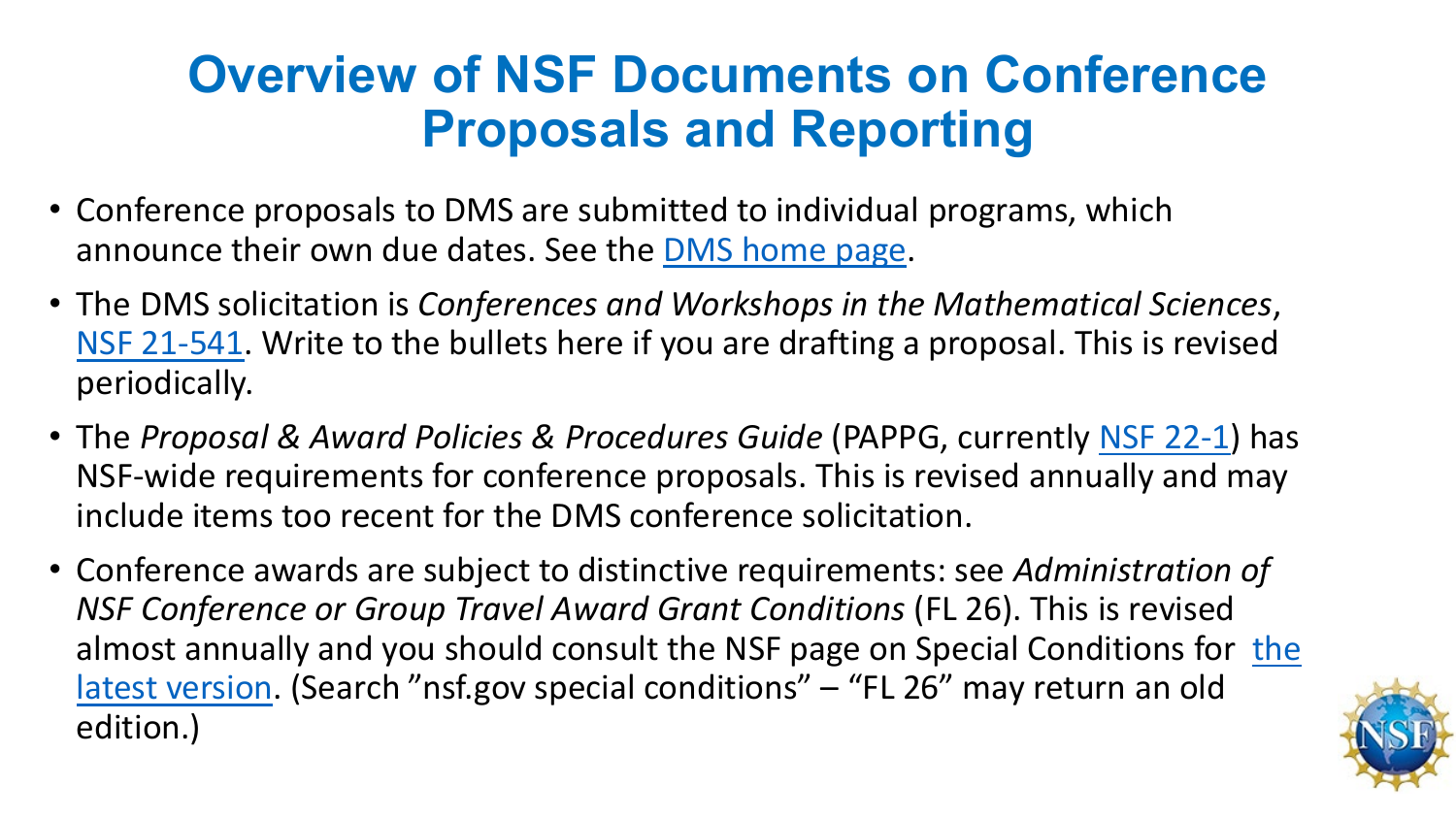# NSF Conference Award Conditions

A link to the special conditions document FL 26 is included in the conference award letter to an institution and might not be provided automatically to the principal investigator, but FL 26 announces duties for P.I.s.

P.I.s should consult FL 26 for requirements on selection of participants, travel, harassment-free environments, and reporting.

"The report should include: (1) a description of the participant selection process; (2) a list of persons for whom travel funds were provided; (3) their organizational addresses; (4) the sum awarded; and (5) information on the conference including number of persons attending, total number of U.S. participants, and other countries represented, highlights of the program and general reaction of the U.S. participants supported under the travel grant."

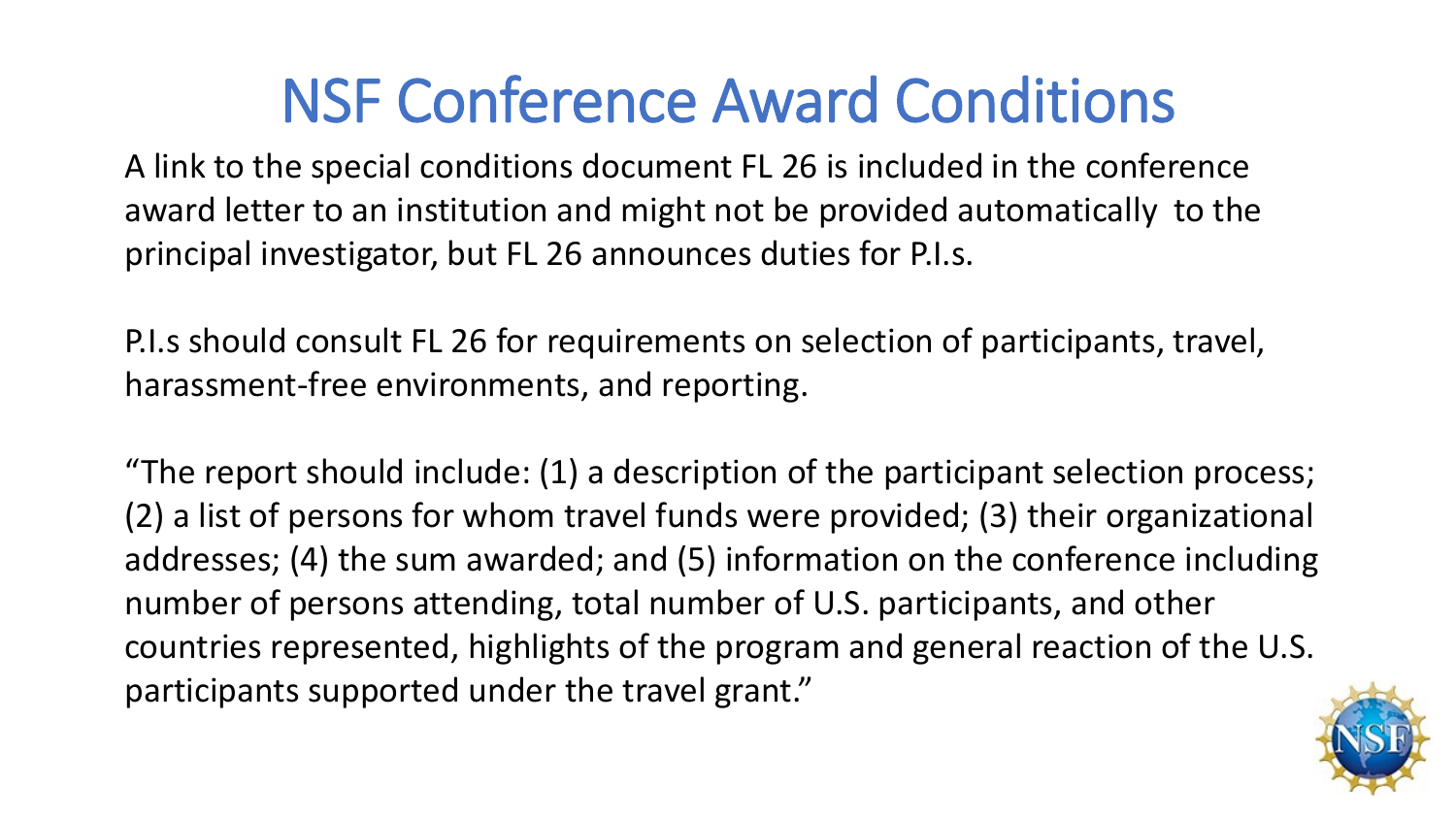### **NSF Conference Documents: Frequently Asked Questions**

- 1. Travel restrictions
- 2. Adjustments for COVID-19
- 3. Review process
- 4. Foreign conferences
- 5. Finding recent conference awards

Award search in [research.gov](https://www.nsf.gov/awardsearch/)

- a) Select Advanced Search
- b) NSF Organization = "DMS"
- c) Reference Code = "7556" or do a Keyword search on "conference"
- d) a time interval of interest.

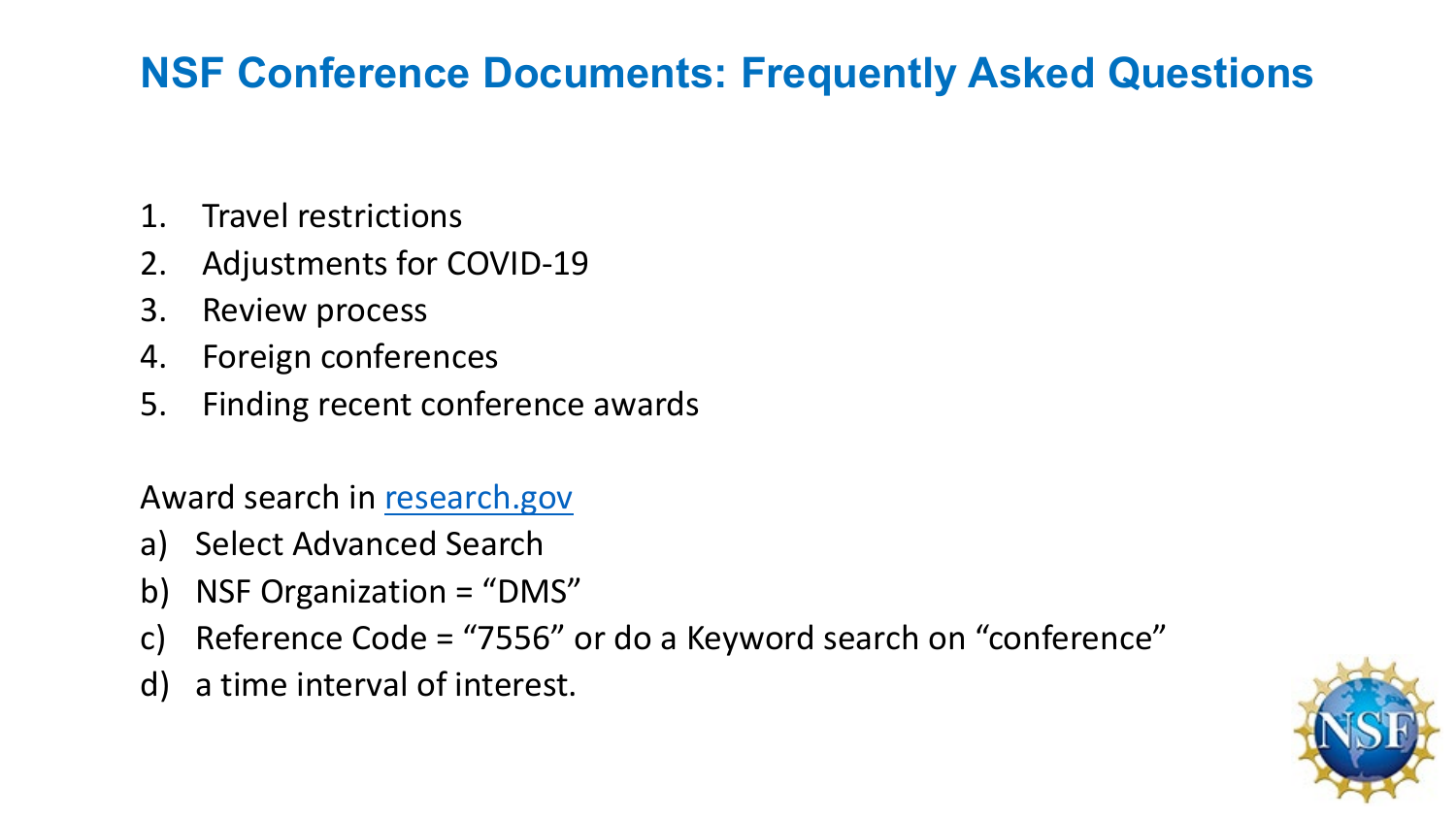## Questions from the Webinar Q&A Channel